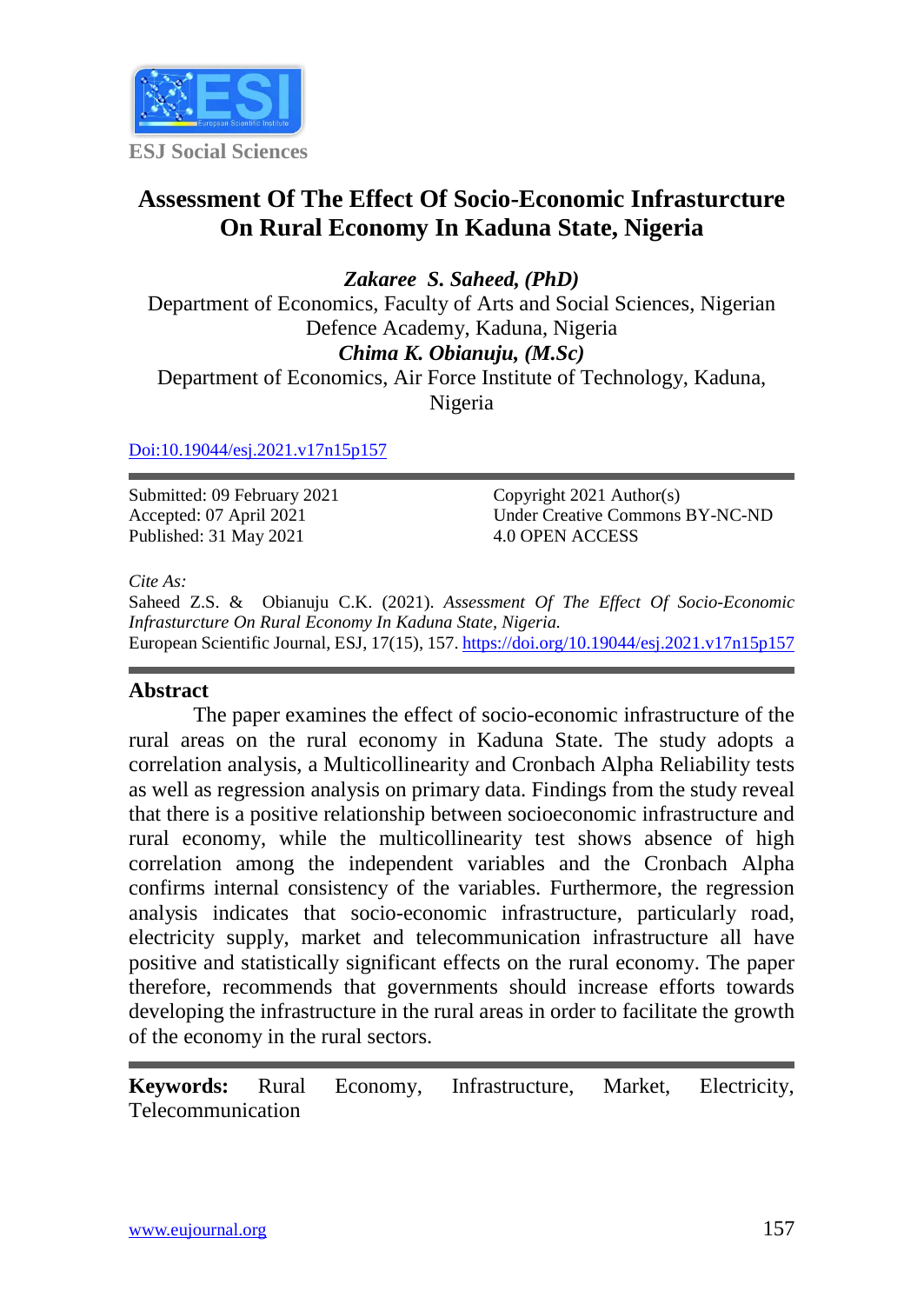#### **Introduction**

The rural economy, which is mainly agriculturally based, holds considerable potentials for job creation, industrial support and economic growth. The agricultural sub-sector of the rural economy comprises economic activities such as crop farming, animal husbandry and dairying, fisheries, poultry and forestry.

Farming remains the major primary economic activity of most rural communities in Africa particularly Nigeria. It serves as the backbone or source of raw materials to other sectors; food supply to the entire population, demand for industrial goods, and supplying of inputs for industries. Hence, the growth of other sectors depends on the growth and development of the rural economy, that is, the agricultural sector, as postulated by Xenopho: (440-355 BC) in Saheed, (2014), that while agriculture prospers, all other arts alike are vigorous and strong. But where the land is forced to remain desert, the spring that feeds the other arts is dried up. Hence, any sudden and profound changes which might affect the farm sector could have severe consequences in terms of social, economic and political stability of any agrarian developing nation (European Commission, 2000).

The non-agricultural sub-sector of the rural economy consists of economic activities relating to agrobusiness which involves buying and selling of agricultural products, which include inputs suppliers, agroprocessors, traders, exporters and retailers. More so, in the agricultural sector, there are farm activities, as well as off-farm activities ranging from subsistence farming to large commercial agrobusiness that supplies the global markets through regional and national linkages with other sectors (International Labour Organisation, 2008).

In Kaduna State, majority of the rural people actively engage in both food and cash crops farming. These include cotton, groundnut, tobacco, ginger yam, cassava, maize, beans, guinea corn, and millet: Besides, a significant number of households are involved in livestock production like poultry, cattle, sheep, goats and pigs. The traditional livestock production systems predominate the sector with essentially low input-output systems. However, the modern livestock production systems in the state expend more capital and utilize mostly purchased variable inputs such as feeds, drugs, vaccines etc, with significantly higher productivity compared to the traditional production systems (Kaduna State Government, 2013).

The commercial poultry production sector is dominated by medium and small-scale operators by Nigerian standard. This is in spite of the potentials of the state in the poultry sector, and given the fact that the state is a major producer of maize; sorghum; groundnut and soyabean, all of these are major poultry feed ingredients.

Most of the fish outputs of the state come from the wild, which is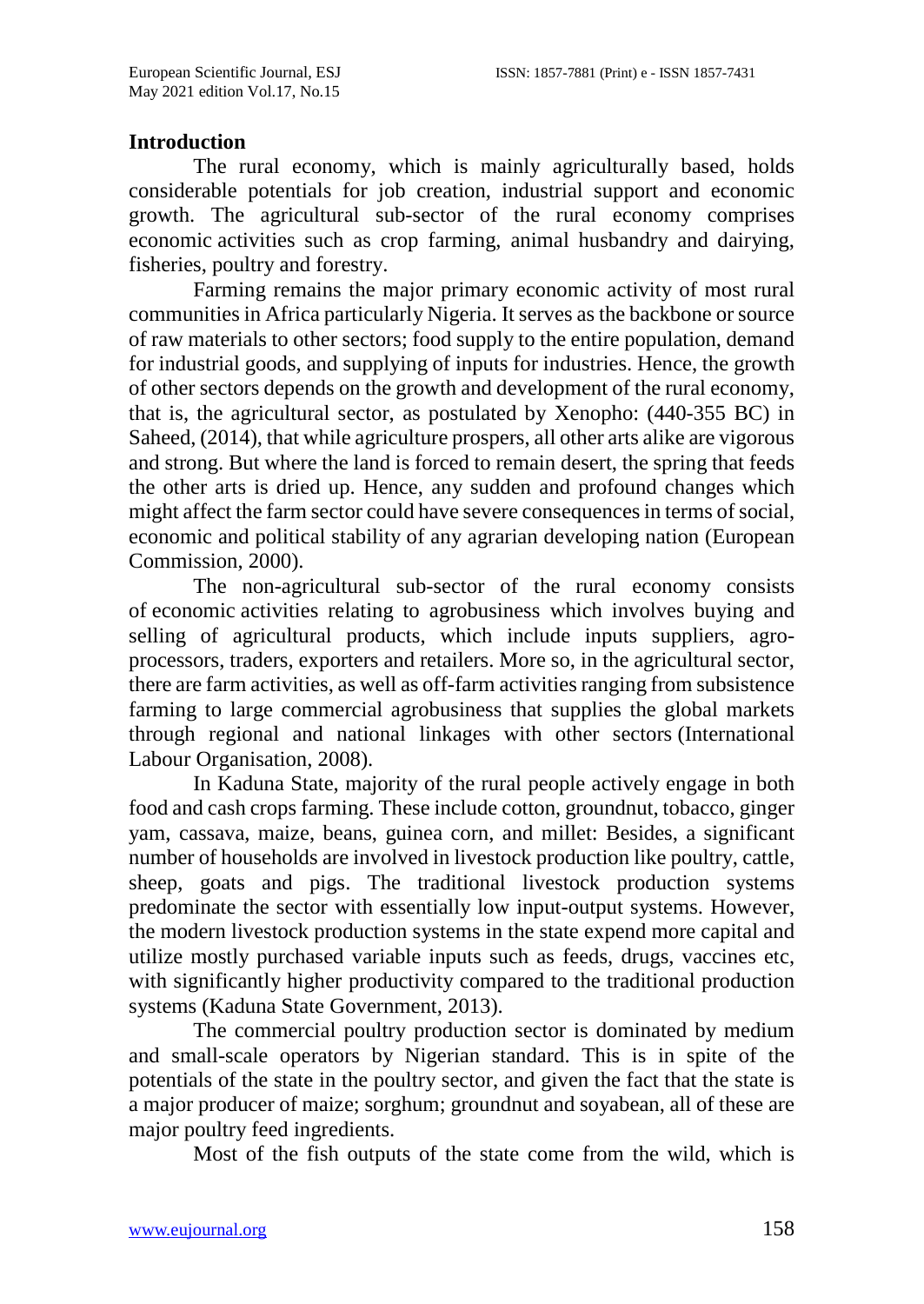gradually declining, hence aquaculture is being promoted. The aquaculture itself depends on fingerlings and compounded ration. Both of which can be produced in the state with minimal investments, since most of the ingredients for compounding the ration are produced within the State.

Some of the challenges inhibiting the demonstration of potentiality of rural areas include: production system that is characterized by small-scale producers that is also depends on low adoption of improved inputs and practices resulting in low productivity; post-season rural unemployment; lack of adequate infrastructure like good road networks, electricity supply, telecommunication networks, markets; and limited access to financial services.

Roads networks are constructed to connect human communities and facilitate access to natural resources available in the rural areas and transportation of harvest from the farm to markets. However, the rural environment that is being perceived as the engine of economic growth of the country, the main supplier of food to the urban population and the custodians of the ecosystems, remain inaccessible due to lack of roads. In many of the rural areas, the farmers and their families trek several kilometers carrying heavy loads from the farm to market places.

Despite the importance of electricity supply, that is considered as the hub of economy and the engine room of industrial development, according to the World Bank figures, only about [59.3 per cent](https://data.worldbank.org/indicator/EG.ELC.ACCS.ZS?locations=NG) of the Nigerian population have access to electricity as at 2016-2017. However, the situation is even worse in the rural communities across the country. A situation where most of the rural communities stay in darkness with no electricity supply [\(UNDP,](https://www.iai.it/en/pubblicazioni/human-security-and-nigerias-energy-crisis#_ftn9) 2019). In Kaduna State, electricity supply is on average in some cities but inadequate in the rural communities. Hence, in the rural areas, farmers have to depend highly on privately owned generators to operate their irrigation systems. More so, many farmers cannot preserve their farm products. So, most often the harvest are sold at very cheap prices, to avoid total loss, while many goods are wasted.

Availability of standard agricultural markets for the rural farmers is another challenge impending the development of the rural economy. Farmer markets are traditional open places in the rural areas where [agricultural](http://en.wikipedia.org/wiki/Agriculture) and domestically produced goods are traded and people from the neighbouring communities can converge to transact business, particularly agribusiness. Since there are no stores or warehouses, the farmers trek several kilometers with their products to the market, and any unsold goods are returned to the village via the same channel. In such a market situation, the rural farmers are often the price takers and are always at the mercy of the middlemen who are the price makers. The stress of returning home with unsold products and fear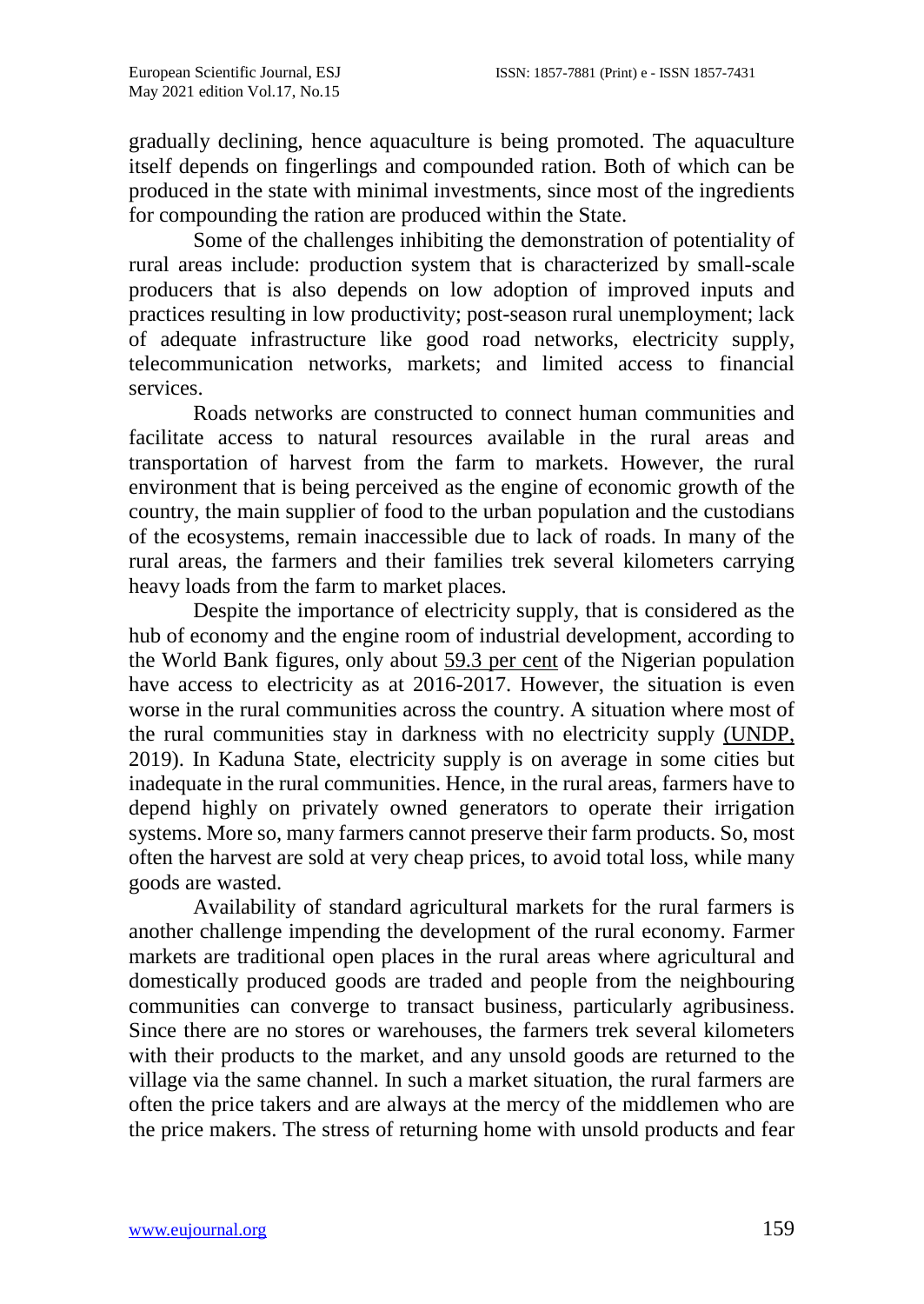of wastage leave the farmers with no option than to sell their products at giveaway prices, thereby reducing the income of the farmers.

Meanwhile, communication infrastructure like internet services, mobile and land phone networks, television and radio transmission stations (Aigbokha,1999), that are necessary for growth and development of the rural economy are not available in the rural communities. Hence the rural dwellers and their products are disconnected from the urban and global economy, making it very difficult for the rural dweller to link the urban centre and tap from the large markets through the internet and web.

In response to the developmental challenges of the rural area and development of the rural economy, various governments have formulated several policies and programmes but implemented few towards the development of the rural areas. For example, the first National Development plan spanned between the years 1962–1968 proritised [agriculture w](https://en.wikipedia.org/wiki/Agriculture_in_Nigeria)ith emphasis on introduction of modern agricultural methods through farm settlements, co-operative (nucleus) plantations, supply of improved farm implements, and a greatly expanded agricultural extension service.

Furthermore, the Directorate of Food, Roads and Rural Infrastructure (DFRRI) was established in recognition of the benefits associated with basic needs such as food, shelter, potable water, etc. The integrated approach to rural development provided for the necessary basic infrastructures that stimulated the growth of agro-allied small-scale enterprises in rural areas.

The Nigerian Rural Electrification Agency (REA) was created by the Electric Power Sector Reform Act in 2006, with the aim of facilitating the provision of affordable power supply for residential, commercial, industrial and social activities in the rural and peri-urban areas of the country.

In an effort to improve the rural economy in Kaduna State, the state government, on its part, has been providing support to farmers in terms of extension advisory services through the recommended extension agents. It is also providing input like improved seeds, agrochemicals, credit facility, tractors services and fertilizers at subsidized rates. In addition, the irrigation facilities put in place by the Government and Fadama III Programme have been contributing to dry season farming. Public intervention in livestock development is focused on the provision of support services such as pests and disease control, veterinary public health, poultry development, beef and dairy animal development, and grazing reserve development (KDSG, 2013). The state government has also engaged in improving the economic infrastructure in the rural areas of the state. However, all these efforts by various governments towards improving capital infrastructure in the rural areas, have not been able to provide much effect on the economy of the rural areas of the state. Hence, the effectiveness of government policy in this direction is yet to be ascertained.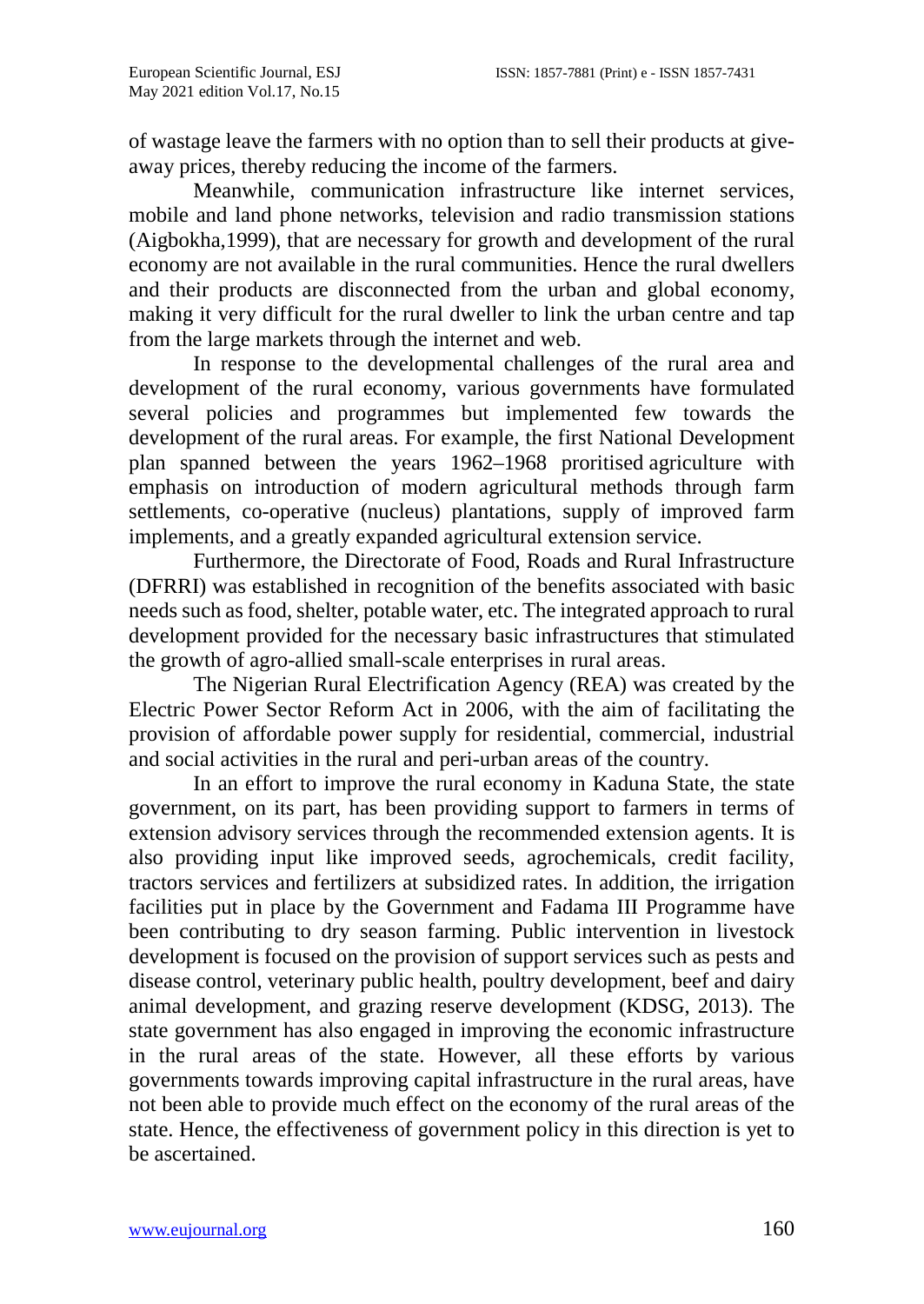Given the foregoing, this paper aims at empirically examining the effect of socio-economic infrastructure on the rural economy in Kaduna State, Nigeria.

To this end, the paper is organized into five sections. Next to the introduction is section II, which focuses on the review of relevant literatures. Section III discusses the methodology. Section IV analyses and interprets the data, while section V summarises the findings and offer some policy recommendations.

# **Literature Review**

Conceptually, Hirschman (1958) describes infrastructure as those basic facilities which play a critical role in creating investment opportunities for other industries. Without the existence of this infrastructure, the functionality of other primary, secondary and tertiary activities would be a mirage. Infrastructure is the facilitator to production activities that serves as a foundation stone for the growth of both the rural and urban economy. Hence, in the context of rural economy, infrastructure can be seen as the supporting system that facilitates the growth of the rural economy, and assists the economic agents in the rural area to enable them explore the opportunities in the economic environments.

UKEssay (2018), describes economic infrastructure as all such elements of economic change including power, transport and communication, that serves as the foundation for the growth of the economy. Effective electricity supply tends to facilitate the pace of production activity while an effective transportation system would make the movement of goods and people from one place to the other, and effective means of communication would help to facilitate marketing, and help to link-up various markets.

Meanwhile, Reddy (2018) views economic infrastructure as the essential amenities that support the development of other sectors of the economy. These amenities assist in improving the overall productivity of the economy, and assist in smooth running of all the sectors of the economy.

Social infrastructure can be described as core elements of social change including academic institutions and health facilities that serve as a building block for the process of social development of a country. Social development involves human resource development, which implies the development of healthy, skilled and efficient human beings, (UKEssay, 2018) for the growth and development of the nation.

Theoretically, the study is anchored on unbalanced growth theory propounded by Hirschman who believes that owing to unavailability of adequate resources in less developed countries, creating imbalances in the system would be the best strategy for development. According to the theory, rather than investing in the sector simultaneously, investment should be made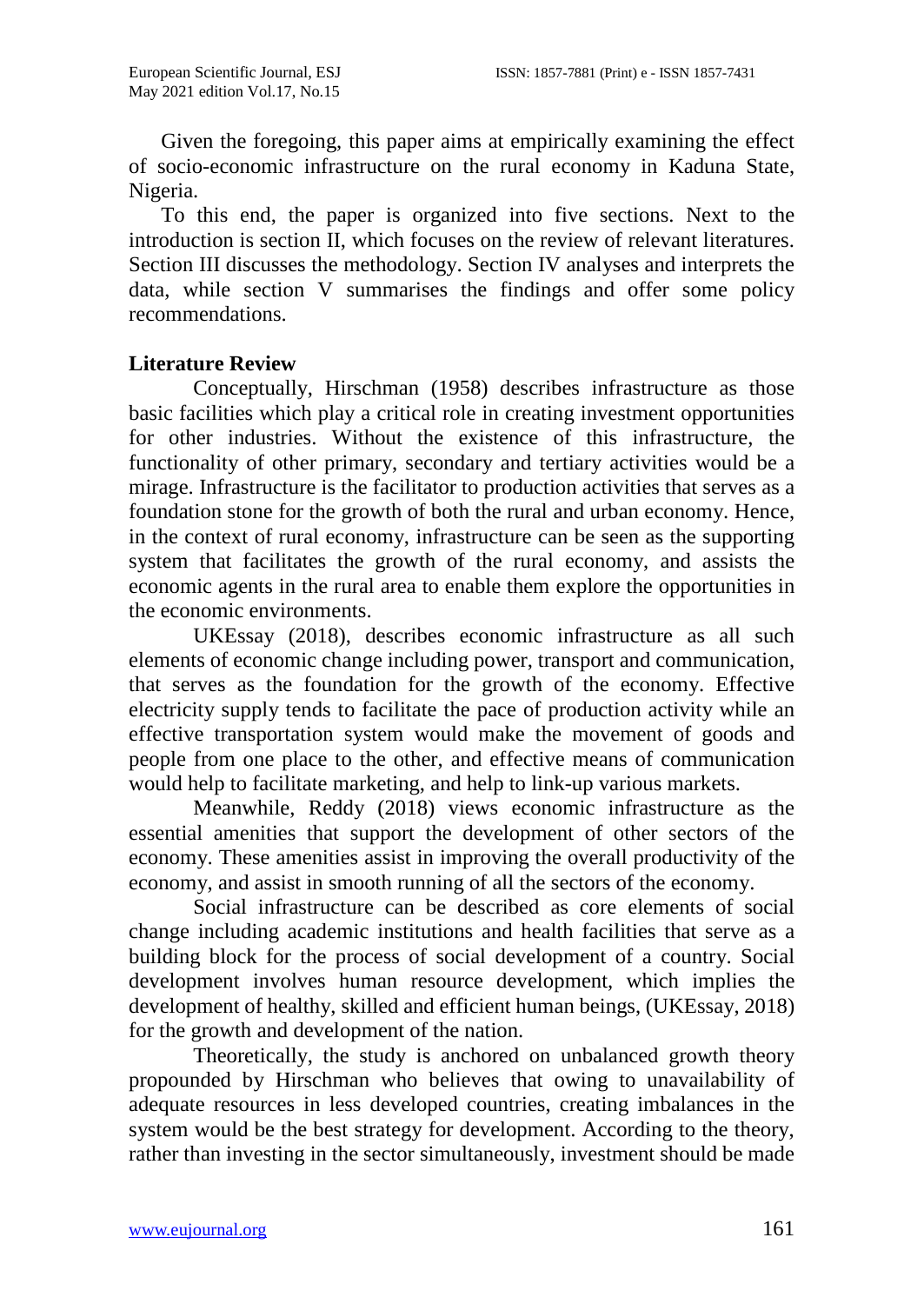in the strategic sector of the economy that will create a trickle-down effect on other sectors to develop. For instance, public investment in social overhead capital like roads, electricity, transport and communication infrastructures will stimulate the growth of other sectors of the economy.

Alternatively, initial investment according to the theory, could create shortages, thereby providing the incentive for other sectors to meet needs for backward linkages. For example, the development of a textile factory would create demand for more cotton, and the establishment of shoe factory would create a demand for leather. The appropriate direction would vary with the linkages that were most significant for a particular country. However, in case investment is made first in directly productive activities, the private investors would be facing a lot of challenges if there is no adequate or there is lack of social overhead capital (infrastructure). It may be difficult for any industry in a particular region to grow if social overhead capital facilities or infrastructures are not available. Thus, excess social capital overhead or infrastructures will be a pressure-relieving for the rural economy.

Empirically, several scholars within and outside the country, have explored the relationship between socio-economic infrastructures and rural economy. For instance, Daud, et.al. (2018), assessed the infrastructures' effect on food crop production profitability among rural farming households in Oyo State, Nigeria. Using a Descriptive Statistic, Budgeting Analysis (BA) and Ordinary Least Square regression (OLS), the result indicates that rural infrastructure is essential to the output of agriculture production in the study area.

Adeniyi, et.al. (2018), assess road transportation impact on rural development, with a view to determine the contributions of road transport to rural development in Akure North Local Government of Ondo State, Nigeria. Systematic Sampling technique was used to select and administered questionnaire to about 240 respondents. Findings from the study revealed that the rural roads are in poor condition which has an influence on the cost of transporting farm produce and the economy of the area. On their part, Luis and Alejandro (2018) estimate the impact of public infrastructure on economic growth in the eight regions of Oaxaca for the period 2003-2013. The study adopted a fixed-effects model, and the results indicate that investment in infrastructure has been insufficient and misallocated. However, the social infrastructure shows the greatest impact on growth.

Palei (2015), examines the degree of the influence of infrastructure on national competitiveness. The study also attempts to identify and discuss the key infrastructure factors that determine national competitiveness, which in turn influence positively on the total results of industrial policy. The finding from the study showed that national competitiveness is influenced basically by the level of institutional development and other seven factors, including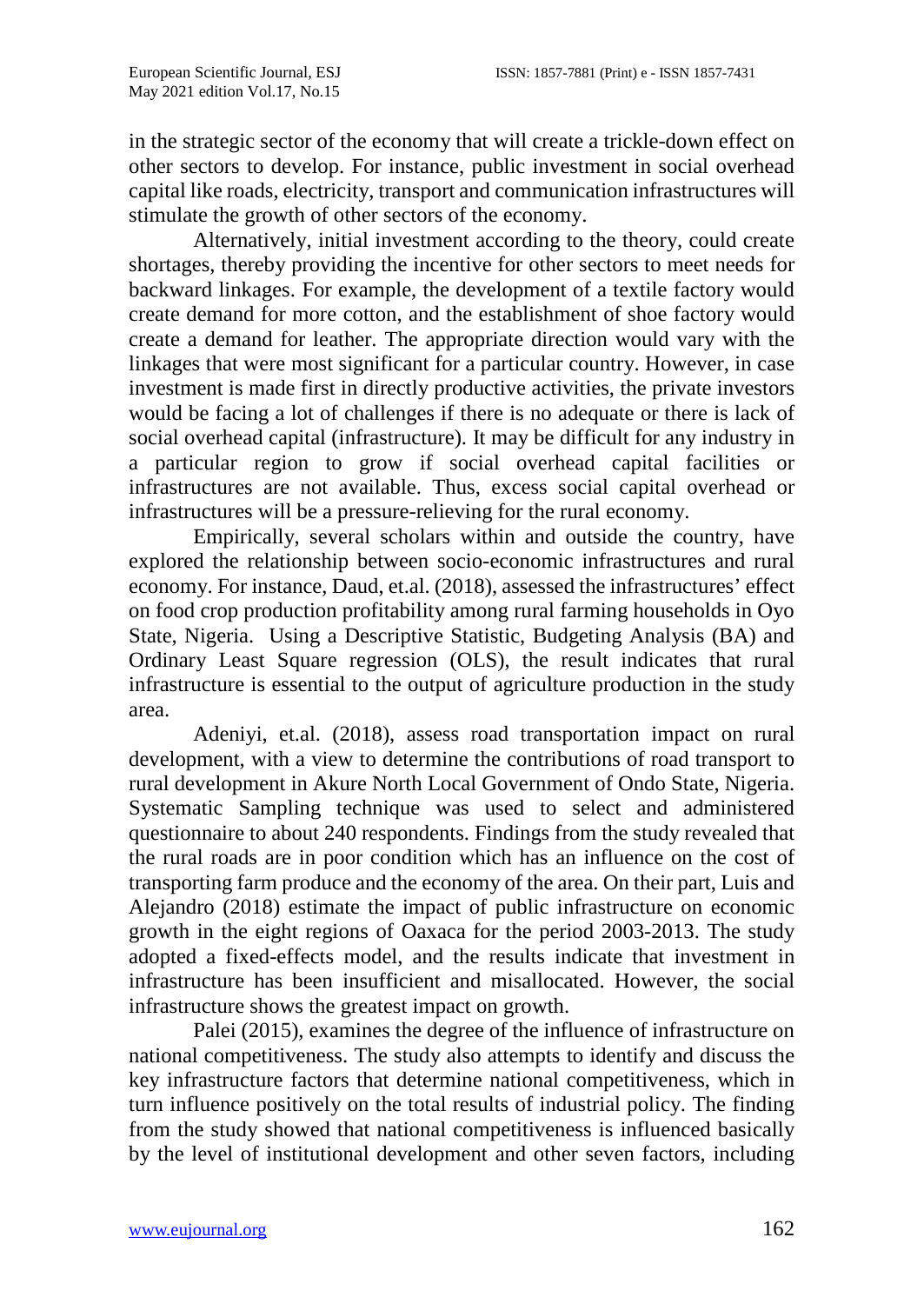infrastructure that in turn is determined mainly by the quality of roads, railroad infrastructure, air transport and electricity supply.

Rahman (2014), investigates the impact of rural infrastructure on making a choice between farm and non-farm enterprises vis-à-vis income from Bangladeshi rural households. The study used a bivariate Tobit model, and the result reveals that rural infrastructure has a negative and statistically significant impact on enterprise choices vis-à-vis income. Other factors like household assets, farm size, farming experience, livestock resources, and education were found to also exert a significant influence.

More so, Olufemi, et.al. (2013), investigate the effect of infrastructural development on economic growth. The study adopts a simple model of an economy with foreign investment and public infrastructure with a diversified equilibrium where the economic growth could not translate to economic development due to lack of infrastructure, high poverty rate, unemployment etc. Hence, it is concluded that infrastructure has a significant effect on economic development.

Oguzor, (2011) examines the effect of social infrastructural facilities in promoting rural development in Imo State. The study used primary data sourced through questionnaire administered to respondents in eighteen communities of the state. Findings from the study revealed that the presence of infrastructure in the state has a significant effect on economic activities in the state.

Meanwhile, Ashagidigbi, et.al. (2011) investigated the effect of infrastructure on farmers productivity in Osun state, using multistage random sampling procedure to source for primary data. The findings from the study shows that fertilizer, farm size and distance to major roads are the major determinants of farmers' productivity in the area.

Achjar and Panennungi, (2009) examine the impact of the rural infrastructure on rural poverty reduction, using a probit model on data obtained from six districts in Indonesia. The findings show that good roads in the rural community and the level of education level of household's head tend to reduce the probability of the household being poor. It implies that, both physical and non-physical infrastructure (human capital) in the rural community have a significant impact on poverty reduction in the area. Furthermore, it reveals that rural infrastructure development, whether physical (roads, bridges, electricity, irrigation, among others) or non-physical (education and health), will not only improve the rural economy, but also plays a direct and indirect role in reducing poverty.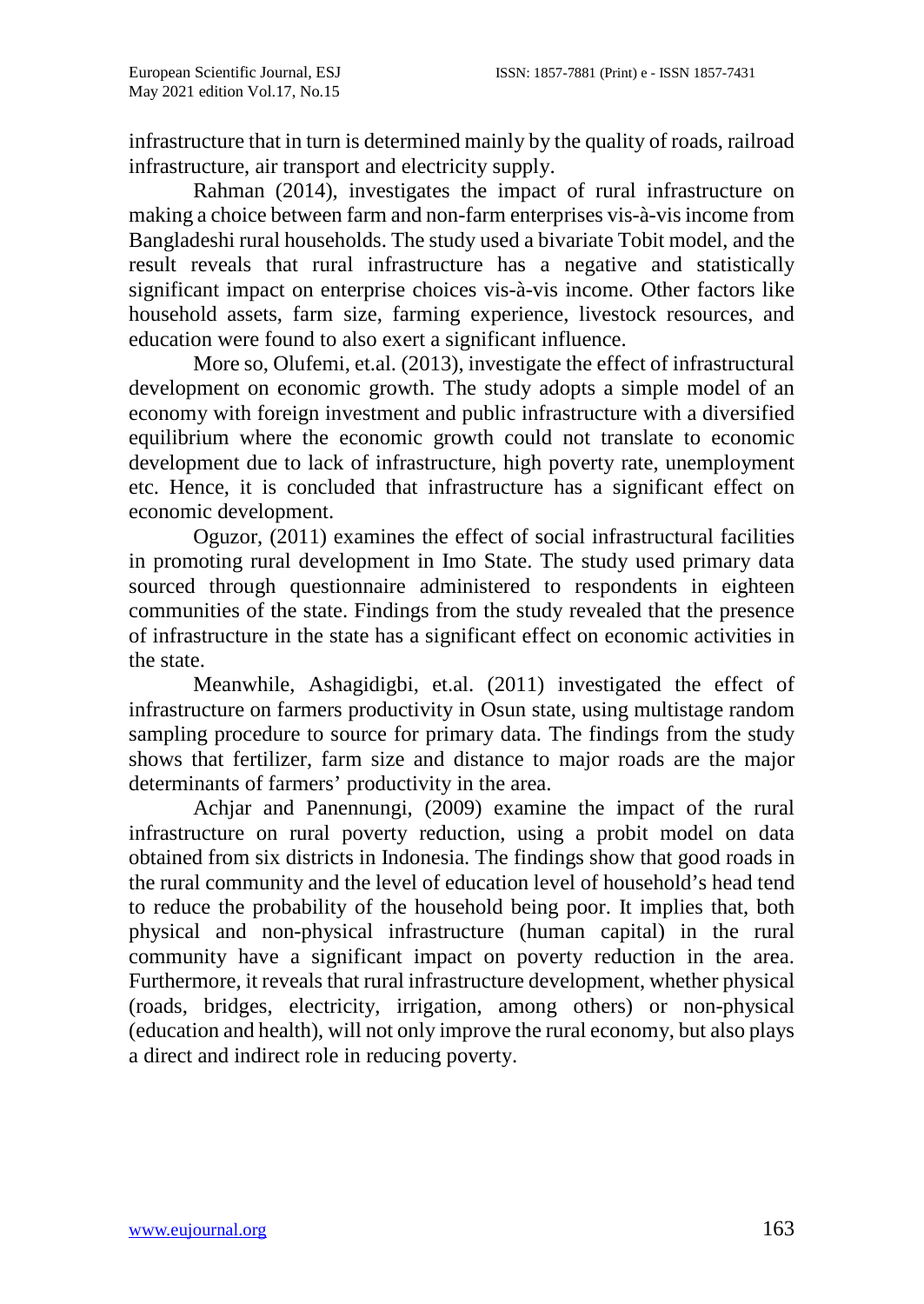# **Methodology Area of Study**

Kaduna State was founded in 1976, when the then North Central State with capital at Kaduna was renamed Kaduna State. It shares common borders with Zamfara, Katsina, Niger, Kano, Bauchi, Nasarawa, Plateau States, and the Federal Capital Territory. The total landmass of the State is estimated at 46,053 sq km which is about 5% of the total land area of Nigeria. It has Rivers Kaduna, Kogum, Gurara, Matsirga and Galma as the major rivers in the state.

The population of the state according to 2006 census stands at 6,113,503 with the majority of the people living in urban and semi urban towns in the state. The rural population is estimated at 3,682,034 (2006 Census). The economy of Kaduna state is mainly agriculture with the majority of the people actively engaged in farming and agribusiness. Some of the population also involve livestock such as poultry, cattle, sheep, goats and pigs (KSG, 2013).

#### **Research Design**

The descriptive research design was used in this study, and the survey method was adopted since it is considered suitable for the study because it is a very valuable tool for assessing opinions and trends. It consists of a predetermined set of structured questionnaires built on 4-point Likert scale to collect information from a representative sample of the population of selected rural communities in Kaduna State. However, it would be unrealistic to study this large group of people whose population may be undetermined due to inaccessibility of information. Therefore, using Taro Yammanne method of finite size sample determination, a sample of 399 respondents was randomly selected from the population across rural communities in the state. The study utilized mainly primary data obtained through the administration of structured questionnaire.

# **Model Specifications**

The model for the study is adapted from the work of Palei (2015) who observed that the competitiveness of a nation is influenced majorly by the level of its institutional development and the state of its infrastructures. The level of infrastructure itself is determined by the quality of roads, railroad infrastructure, air transport and electricity supply. Based on his findings, the model is represented thus:

| Substituting equation $(2)$ in equation $(1)$ : |
|-------------------------------------------------|
|                                                 |
| Where:                                          |
| $Y = Global$ Competitiveness                    |
| $If r = Infrastructure$                         |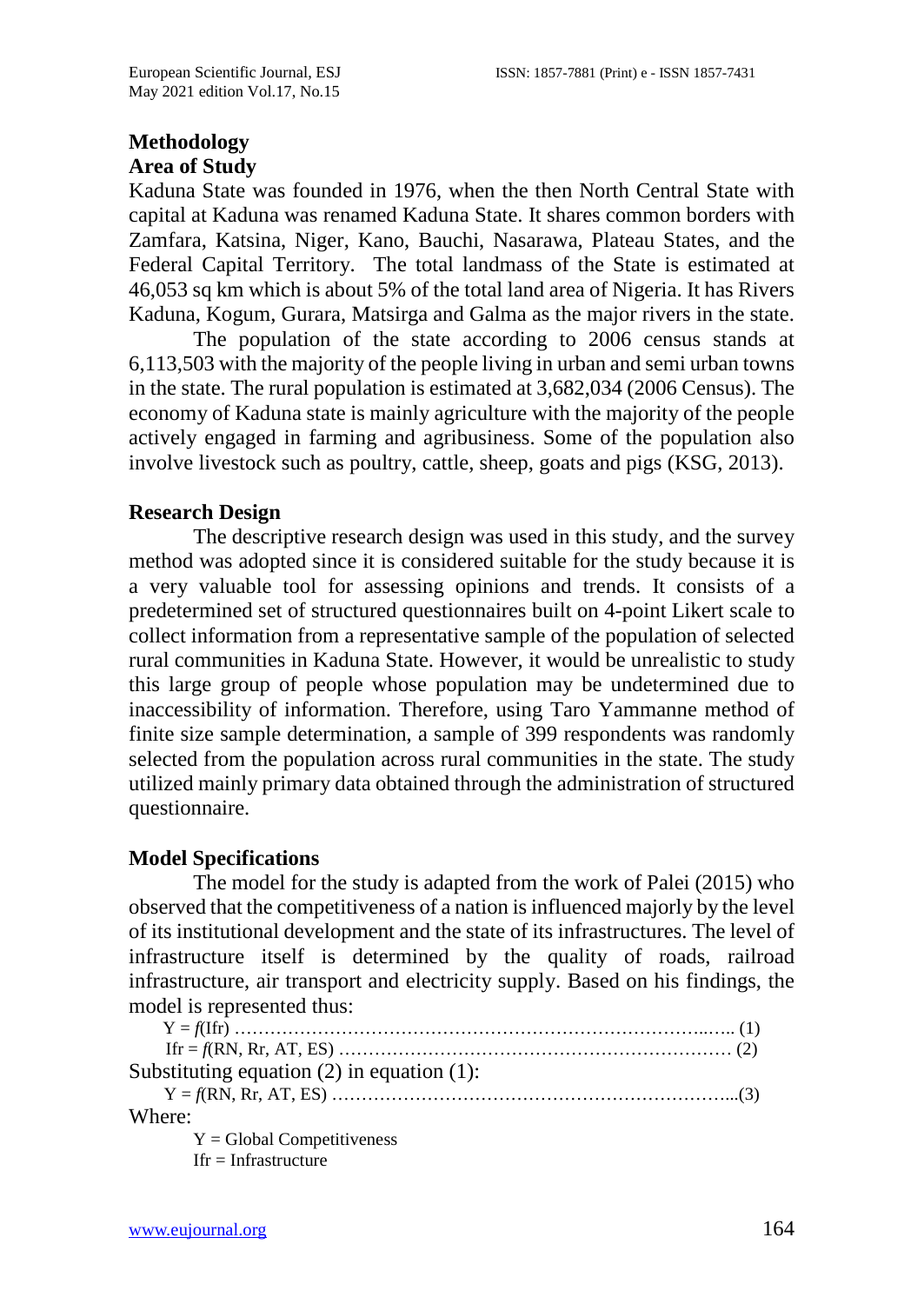$RN = Road Network$  $Rr =$ Railroad  $AT = Air transport$ ES = Electricity Supply.

In the context of this study, competitiveness of a nation is substituted for rural economy and in line with the objective of the study, the model is therefore modified thus:

| <b>Model I: Effect of Socio-Economic Infrastructure on Rural Economy:</b> |
|---------------------------------------------------------------------------|
|                                                                           |
|                                                                           |
| Substituting equation $(5)$ in equation $(4)$ :                           |
|                                                                           |
| Modifying equation (6) in stochastic form as:                             |
|                                                                           |
| Where:                                                                    |
| <b>RE</b> represent Rural Economy                                         |
| SEI represent Socio-Economic Infrastructure                               |
| RN represent Road Network                                                 |
| <b>EL</b> represent Electricity Supply                                    |
| MT represent Market Infrastructure                                        |

TCN represent Telecommunication Network

#### **Empirical Results and Discussion**

The results of descriptive analysis are reported in this section.

| Variable  | Observation | Mean  | Standard   | Minimum | Maximum |
|-----------|-------------|-------|------------|---------|---------|
|           |             |       | Deviation. |         |         |
| RE        | 300         | 3.298 | .568       | 1.3     |         |
| <b>RN</b> | 300         | 3.443 | .590       |         |         |
| EL        | 300         | 3.388 | .626       | 1.3     |         |
| MT        | 300         | 2.985 | .721       | .6      |         |
| <b>TC</b> | 300         | 3.134 | .559       | 1.3     |         |

**Table 1.** Results of descriptive analysis

STATA 13 Outputs

The descriptive statistics shown in Table 1, reveals that variables Rural Economy (RE), Electricity Supply (EL) and Telecommunication (TC) have a mean of about 3, with minimum of 1.3 and maximum of 4. Road Network variable has a mean of about 3.4 with minimum of 1 and maximum of 4, while Market infrastructure variable has a mean of about 3 with minimum 0.6 and maximum of 4. The standard deviations of all the variables are less than one, indicating that the individual responses are concentrated around the mean. In other word, they are less than one point away from the mean. Meanwhile, the MT is rated least of all the variables with a mean of 2.99, Minimum and Maximum at of 0.6 and 4 respectively. However, the standard deviation at about 0.7, is also clustered around the mean.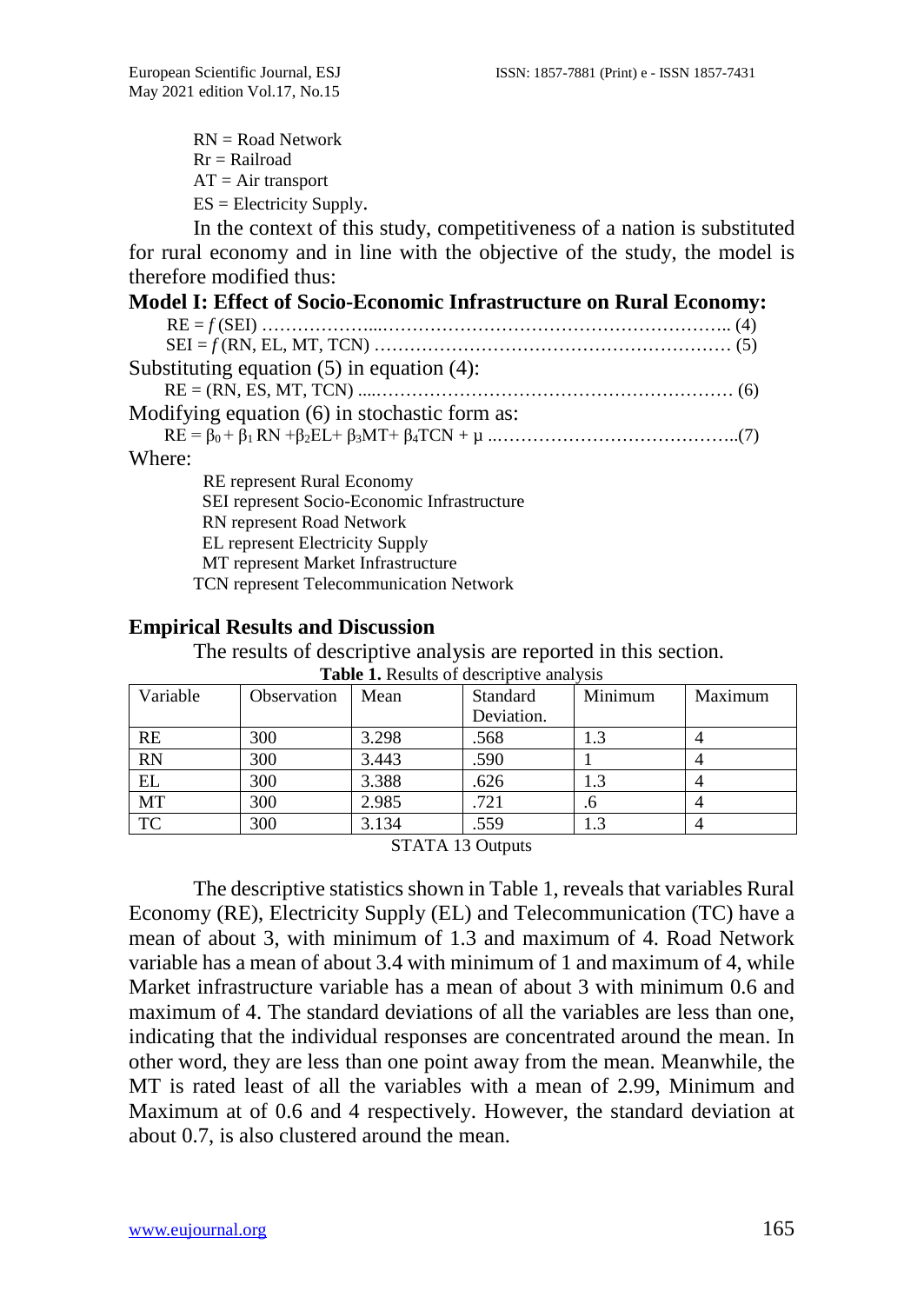|           | RE       | <b>RN</b> | EL       | MT       | TC    |
|-----------|----------|-----------|----------|----------|-------|
| RE        | 1.000    |           |          |          |       |
| <b>RN</b> | $0.491*$ | 1.000     |          |          |       |
|           | 0.000    |           |          |          |       |
| EL        | $0.472*$ | $0.543*$  | 1.000    |          |       |
|           | 0.000    | 0.000     |          |          |       |
| MT        | $0.363*$ | $0.197*$  | $0.312*$ | 1.000    |       |
|           | 0.000    | 0.006     | 0.000    |          |       |
| <b>TC</b> | $0.432*$ | $0.371*$  | $0.435*$ | $0.495*$ | 1.000 |
|           | 0.000    | 0.000     | 0.000    | 0.000    |       |

**Table 2.** Results of correlation analysis

STATA 13 Outputs

The results of correlation analysis in Table 2 reveals Rural Economy (RE), with a coefficient of 0.491 has a positive and moderate relationship with Road Network (RN). The p-value of 0.000 shows that the relationship is statistically significant. More so, with a moderate correlation of 0.472 and pvalue of 0.0000, the results further reveal a moderate positive and statistically significant relationship between Electricity (EL) and Rural Economy. Market Infrastructure (MT), with a coefficient of 0.363 and p-value of 0.0000 signifies a moderate positive and statistically significant relationship with Rural Economy, while Telecommunication (TC) also shows a moderate positive and statistically significant relationship with National security, with a coefficient and p-value of 0.432 and 0.000 respectively.

Meanwhile, the coefficient value of all the variables indicates absence of multicollinearity among the independent variables that would have weakened the precision of the estimate coefficient, which might in turn affect the statistical power of the regression model. To further confirm absence of correlation among the independent variables, a multicollinearity test is conducted.

| Variable  | VIF  | 1/VIF    |
|-----------|------|----------|
| EL        | 1.51 | 0.663298 |
| <b>TC</b> | 1.46 | 0.684577 |
| <b>RN</b> | 1.41 | 0.707662 |
| <b>MT</b> | 1.30 | 0.769175 |
| Mean VIF  | 1.42 |          |

**Table 3.** Results of VIF & Tolerance Level

STATA 13 Outputs

The results of the multicollinearity test in Table 3 reveals that the VIF for all the variables is closer to 1, which is an indication that there is absence of high correlations among the independent variables. Hence changes in any of the variable cannot be attributed to shifts in another variable. The result confirms the absence of correlation shown in the results in Table 2.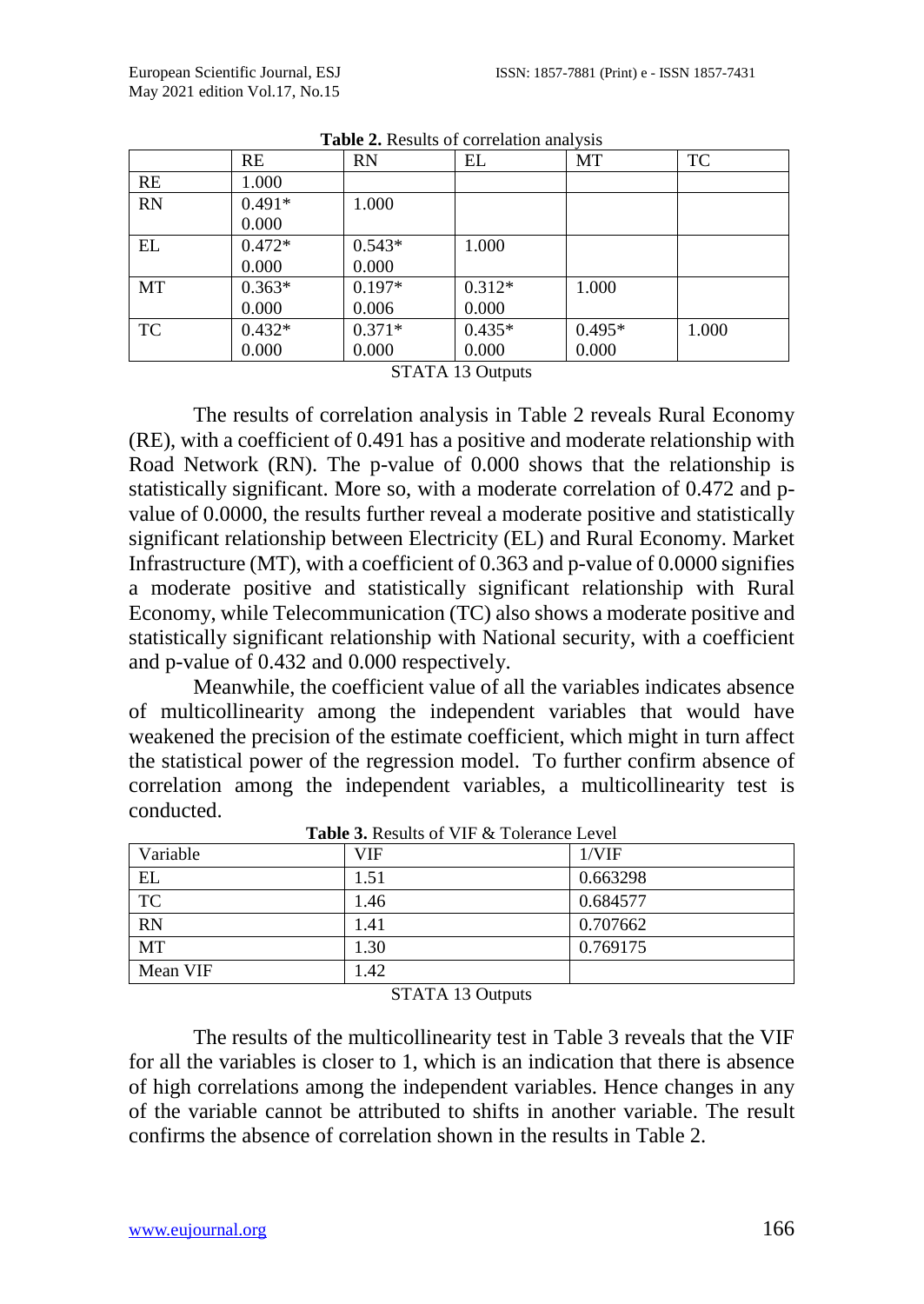| Item       | Observatio | Sign   | <i>item-test</i> | <i>item-rest</i> | average    | Alpha |
|------------|------------|--------|------------------|------------------|------------|-------|
|            | n          |        | correlation      | correlation      | interitem  |       |
|            |            |        |                  |                  | covariance |       |
| RE         | 300        | $^+$   | 0.746            | 0.526            | .150       | 0.711 |
| <b>RN</b>  | 300        | $^{+}$ | 0.702            | 0.522            | .158       | 0.734 |
| EL         | 300        | $^{+}$ | 0.758            | 0.589            | .143       | 0.710 |
| MT         | 300        | $^{+}$ | 0.683            | 0.440            | .157       | 0.772 |
| TC         | 300        | $^{+}$ | 0.744            | 0.594            | .151       | 0.712 |
| Test scale |            |        |                  |                  | .152       | 0.770 |

**Table 4***.* Results of reliability test using Cronbach Alpha

STATA 13 Outputs

The Cronbach Alpha test shows the internal consistency or the reliability of the data. The results in Table 4 show alpha coefficient of the variables to be 0.770, suggesting that the variables have internal consistency, and can be affirmed to have good reliability. The implication of which shows that the test actually measures the effect of all the independent variables (RN, EL, MT and TC) on the Rural Economy (RE).

| RE                 | Coef. | Std. Err. | T    | P > t | [95% Conf. | Interval] |
|--------------------|-------|-----------|------|-------|------------|-----------|
| <b>RN</b>          | .285  | .054      | 5.26 | 0.000 | .178       | .391      |
| EL                 | .173  | .053      | 3.26 | 0.001 | .069       | .277      |
| MT                 | .132  | .042      | 3.11 | 0.002 | .049       | .216      |
| <b>TC</b>          | .159  | .059      | 2.70 | 0.007 | .043       | .274      |
| cons               | .840  | .192      | 4.37 | 0.008 | .461       | 1.218     |
| $Prob > F = 0.000$ |       |           |      |       |            |           |
| $R^2 = 0.3636$     |       |           |      |       |            |           |
| Adj $R^2 = 0.355$  |       |           |      |       |            |           |

**Table 5***.* Results of regression analysis

STATA 13 Outputs

RE = 
$$
\beta_0
$$
 +  $\beta_1$  RN +  $\beta_2$ EL +  $\beta_3$ MT +  $\beta_4$ TCN +  $\mu$   
RE = 0.840 + 0.285EL + 0.173MT + 0.132MT + 0.159TCN  
(4.03) (4.42) (3.13) (2.90) (2.76)

The results in Table 5 reveal the effect of Socio-economic infrastructure on Rural Economy in Nigeria. The results reveal F-stat value of 0.0000, indicating a very good fit for the regression model, and all the variables (RN, EL, MT and TC)' coefficients are jointly statistically significant. Furthermore, the R-Square indicates that about 36.4 percent of the variation in rural economy can be explained by factors in the model, while about 63.4 percent can be attributed to other factors outside the model.

Furthermore, the results also reveal that Road Network (RN), with a coefficient of 0.285, t-stat of 5.26 and p-value of 0.000, has a positive and statistically significant impact on the rural economy. It implies that one percent improvement on road infrastructure tends to improve rural economy by about 0.29 percent, provided all other factors remain constant.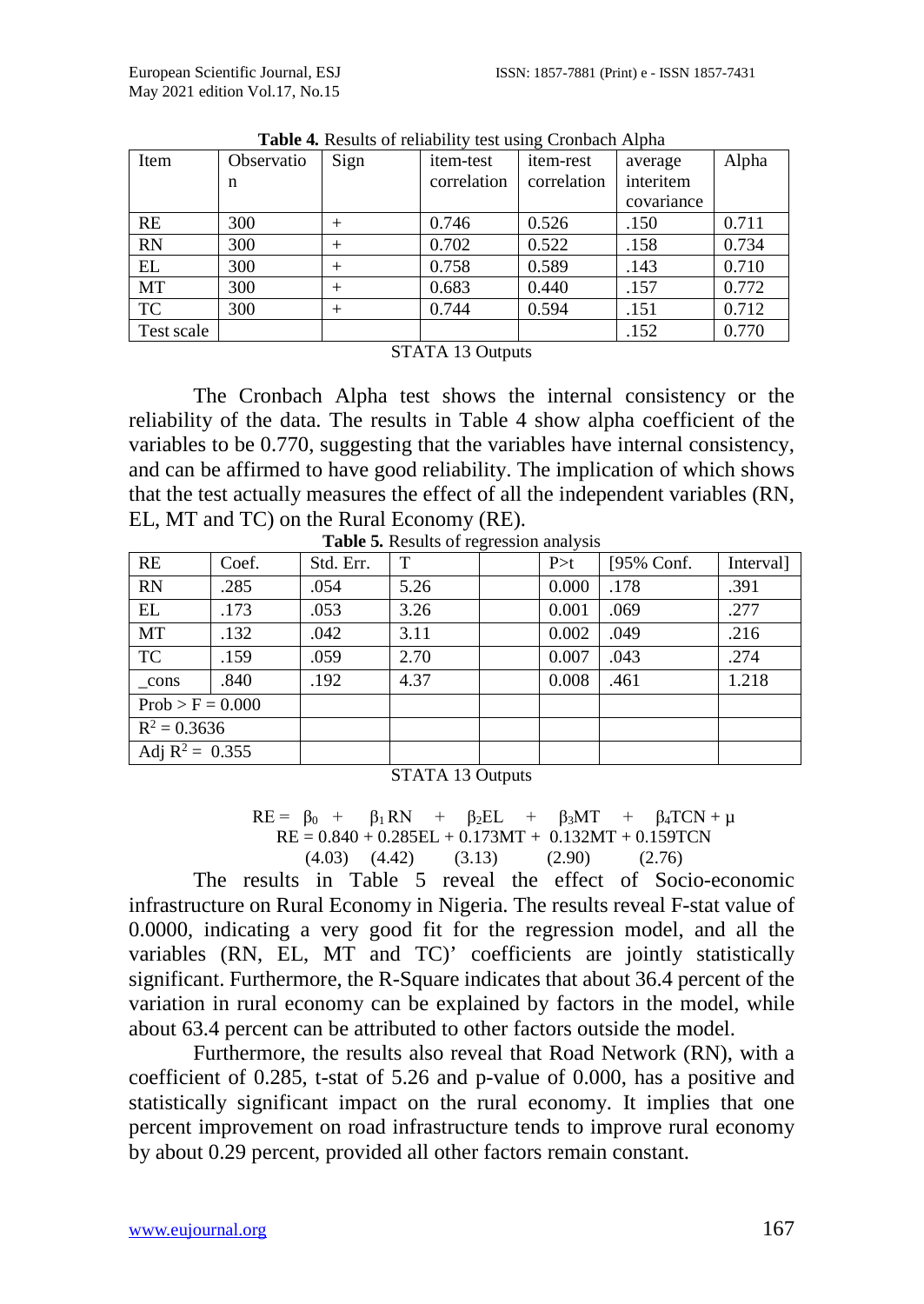More so, electricity supply (EL) shows a coefficient of 0.17, a t-value of 3.26 and p-value of 0.001, which implies that electricity infrastructure, has a positive and statistically significant effect on rural economy. With one percent improvement in electricity infrastructure, the rural economy tends to rise by about 0.17 percent provided all other factors remain constant. Meanwhile, Market infrastructure shows a coefficient of 0.132, t-value of 3.11 and p-value of 0.002 indicating that market infrastructure has a positive and statistically significant effect on rural economy. By implication, if other factors remain unchanged, a percent improvement in market infrastructure in the rural area, the rural economy tends to increase by about 0.13 percent.

Meanwhile, the result also reveals that Telecommunication infrastructure (TC) shows a coefficient of 0.159, t-stat of 2.70 and p-value of 0.007. This indicates that Telecommunication infrastructure (TC) has positive and statistically significant effect rural economy. All other factors being constant, one percent improve in telecommunication infrastructure tends to lead to about 0.16 percent growth in rural economy.

#### **Discussion of Findings**

The results from data analysis indicate that socio-economic infrastructure in the rural areas has a positive and statistically significant effect on the growth of the rural economy in Kaduna State, Nigeria. The result agrees with *apriori* expectation. All the infrastructure: road infrastructure, electricity supply, market infrastructure and telecommunication infrastructures that are considered in the study, showed a strong effect on rural economy. These infrastructures tend to improve the productivity of the rural sector and consequently improve the rural economy. The results agree with the findings of Oguzo (2011), who observed that social infrastructure in Imo State enhanced economic activities.

Road infrastructure in the rural area has a statistically significant effect on the growth of the rural economy. Good road network is expected to openup rural areas for easy access and movement of goods from the producers in rural area to the final consumers in the urban centres and other parts of the country. It also helps to facilitate input supplies to the industrial sector, that will in turn increase the productivity, thereby leading to the growth of the rural economy. The finding agrees with the findings of Achjar and Panennungi, (2009) who observed that rural physical infrastructures development like roads, bridges, electricity and irrigation improve rural economic capability.

Electricity supply in the rural area is found to be statistically significant in explaining rural economy in Kaduna State, Nigeria. This is not unconnected with the fact that electricity infrastructure is key to the growth of any economy. It is very essential in almost every aspect of economic activities, particularly where all the machines and other modern technologies used in the process of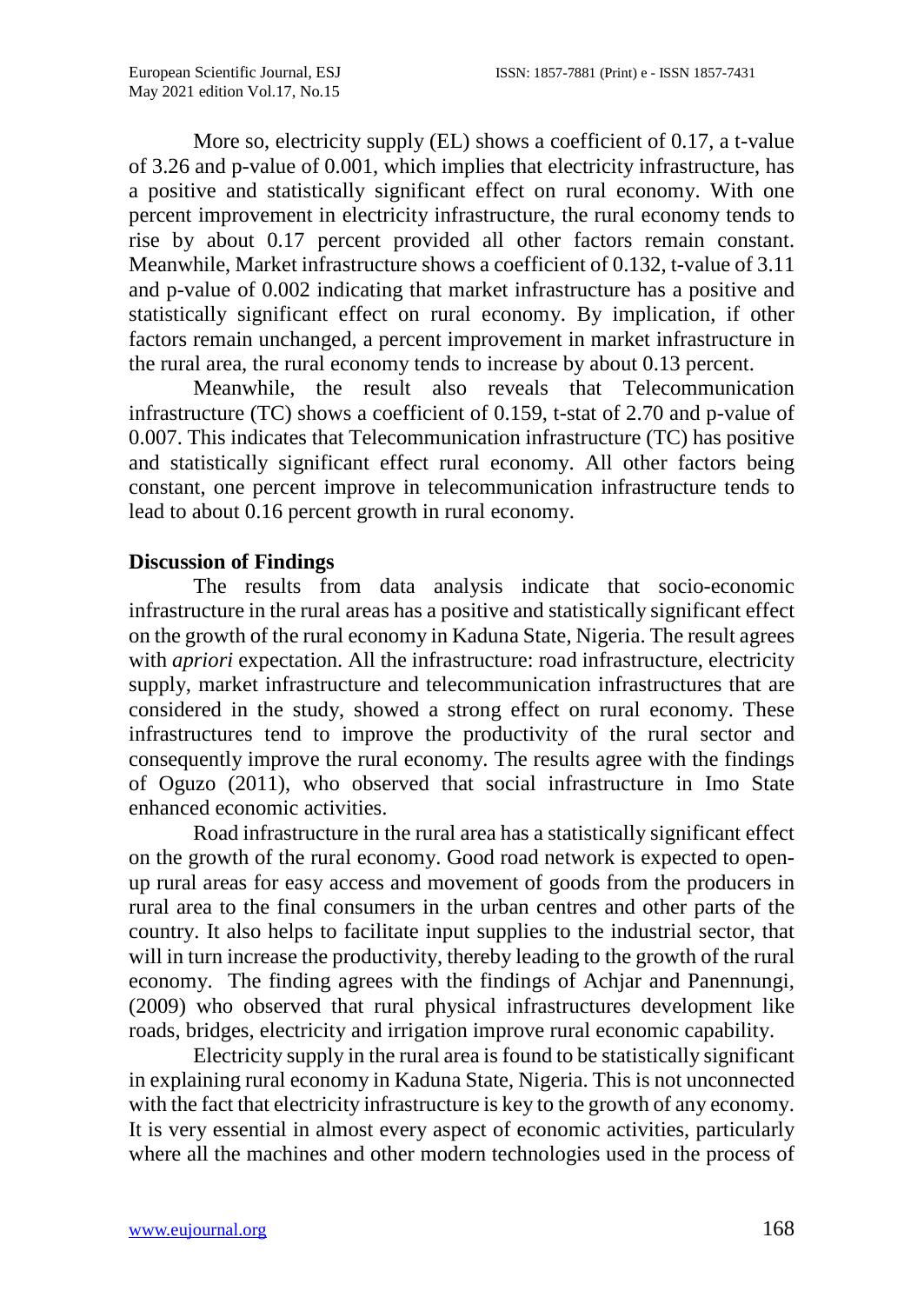transforming raw materials to finished or semi-finished goods use electricity. Hence the growth of the economy is determined by increase in output, and output itself is affected by electricity supply, therefore, it can be affirmed that electricity supply is very significant in the growth of rural economy.

Market is any set up that facilitates transactions in economy, whereby potential buyers and sellers meet to exchange goods or [services.](https://www.toppr.com/guides/business-studies/business-services/nature-and-types-of-services/) In the rural communities, it is usually a physical location where economic agents gather to exchange products of their economic activities including buying and selling. Though, in the modern world, a market is no more just a meeting point for buyers and sellers, rather it represents a set of all the potential buyers and sellers in an [environment.](https://www.toppr.com/guides/geography/environment/environment/) In whichever way it is perceived, market infrastructure has proven to be essential for the growth of the rural economy. A production is said not to be complete until the products or goods get to the final consumers, and one of the means through which the products can be accessed by the consumer is the market. Hence, market infrastructure is significant in explaining the growth of the rural economy.

The results also indicate that telecommunication in rural areas has a positive and statistically significant impact on the rural economy in Kaduna State, Nigeria. Telecommunication infrastructure like telephone networks, mobile phone networks, and internet service can help to accelerate the growth of the rural economy. For instance, the internet can be used as a powerful information and sales channel by the producers to augment their geographical outreach, to promote their products to potential consumers worldwide. Through developing a website, even the small-scale entrepreneurs can list their products, services and other information of interest to potential consumers. In the same vein, the consumers, through the internet, can practically have access to greater information practically anything from anywhere. Hence, buyers with ease, can place and receive orders online from varieties of available goods and services from anywhere in the world.

#### **Conclusion and Recommendations**

 The objective of this paper is to establish a model that explains the effect of socio-economic infrastructure on rural economy and specifically to assess the effect of road infrastructure, electricity, and market infrastructure and telecommunication infrastructure on rural economy in Kaduna State, Nigeria. Based on the results obtained from analysis of the primary data collected from the study area, it is observed that each of the road network, electricity, market and telecommunication infrastructures is statistically significant in explaining rural economy, particularly in Kaduna State of Nigeria. Hence, it can be succinctly concluded that socio-economic infrastructure development in the rural areas has a positive effect that is statistically significant on rural economy. Given the foregoing, the study therefore, recommends thus: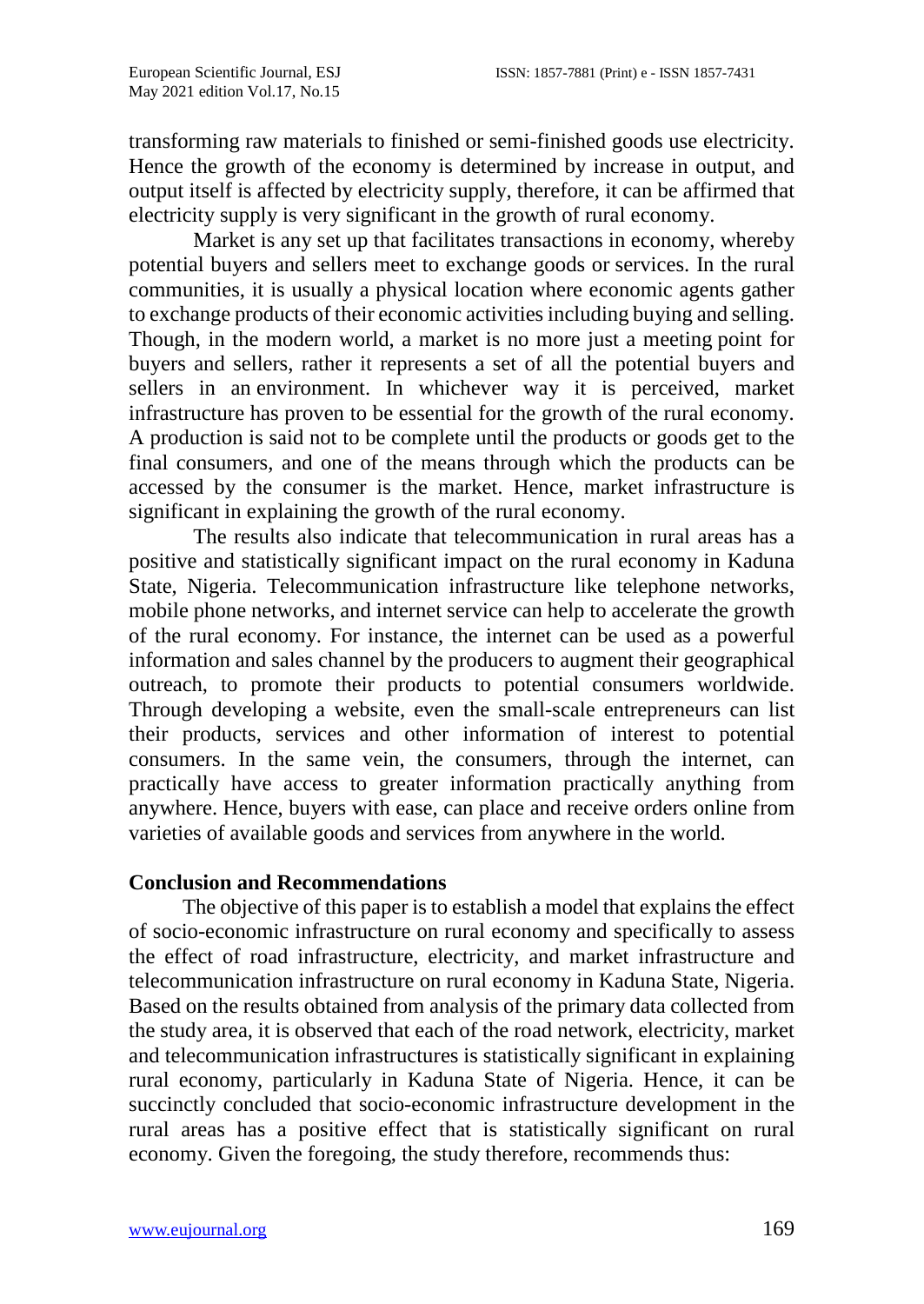- 1) Construction of new roads and the repair works of the existing ones in the rural areas should be carried out by the state government, to create easy access to raw materials in some of these rural areas, to facilitate easy movement of goods or products from the rural communities to markets in urban centers.
- 2) Availability of efficient electricity will stimulate the growth of small-scale industries like food processing, flour mills, among others in the rural areas. Hence, the government must ensure that its rural electrification programme get to the grassroot, especially the villages to stimulate the growth of the rural economy.
- 3) Market infrastructure is one of the means through which rural producers can get their products across to the consumers in exchange for money and also a means of obtaining essential goods or services for necessary their wellbeing. Hence the government should establish standard agricultural markets in the rural communities. This will make it easier for the rural dwellers to move their products from the farm to the market and also encourage urban-rural movement rather than rural-urban movement.
- 4) Furthermore, the government should extend information and communication technology networks to rural areas to help in connecting the rural areas to the urban centers. Provision of communications infrastructure like mobile phone and internet networks in these communities will help the rural producers to market their products to the outside world, and also have access to other information or services that may assist in improving their productivity.

# **References:**

- 1. Adeniyi, J.O., Akinrimide, Y. and Abiodun, A.L. (2018). Analysis of road transportation impact on rural development in Nigeria: A study on Akure North Local Government Area, Ondo State. International Journal of New Technology and Research (IJNTR) 4(3), 102-110.
- 2. Aigboka,B. E. (1999).Evaluating investment on basic infrastructure in Nigeria. Proceedings of the Eighth Annual Conference of the Zonal Research Units (Organised by Research Dept. Central Bank of Nigeria, at Hamdala Hotel,Kaduna,11 –15 June,1999),p.208
- 3. Ashagidigbi W. M, Falusi, A.O. and Awopeju, S.O (2011). The Effects of Rural Infrastructure Development on Crop Farmer's Productivity in Osun State. World Rural Observations, 3(1):48-58].
- 4. Daud, S. A., Omotayo, A. O., Aremu, A. O., & Omotoso, A. (2018). Rural infrastructure and profitability of food crop Production in Oyo